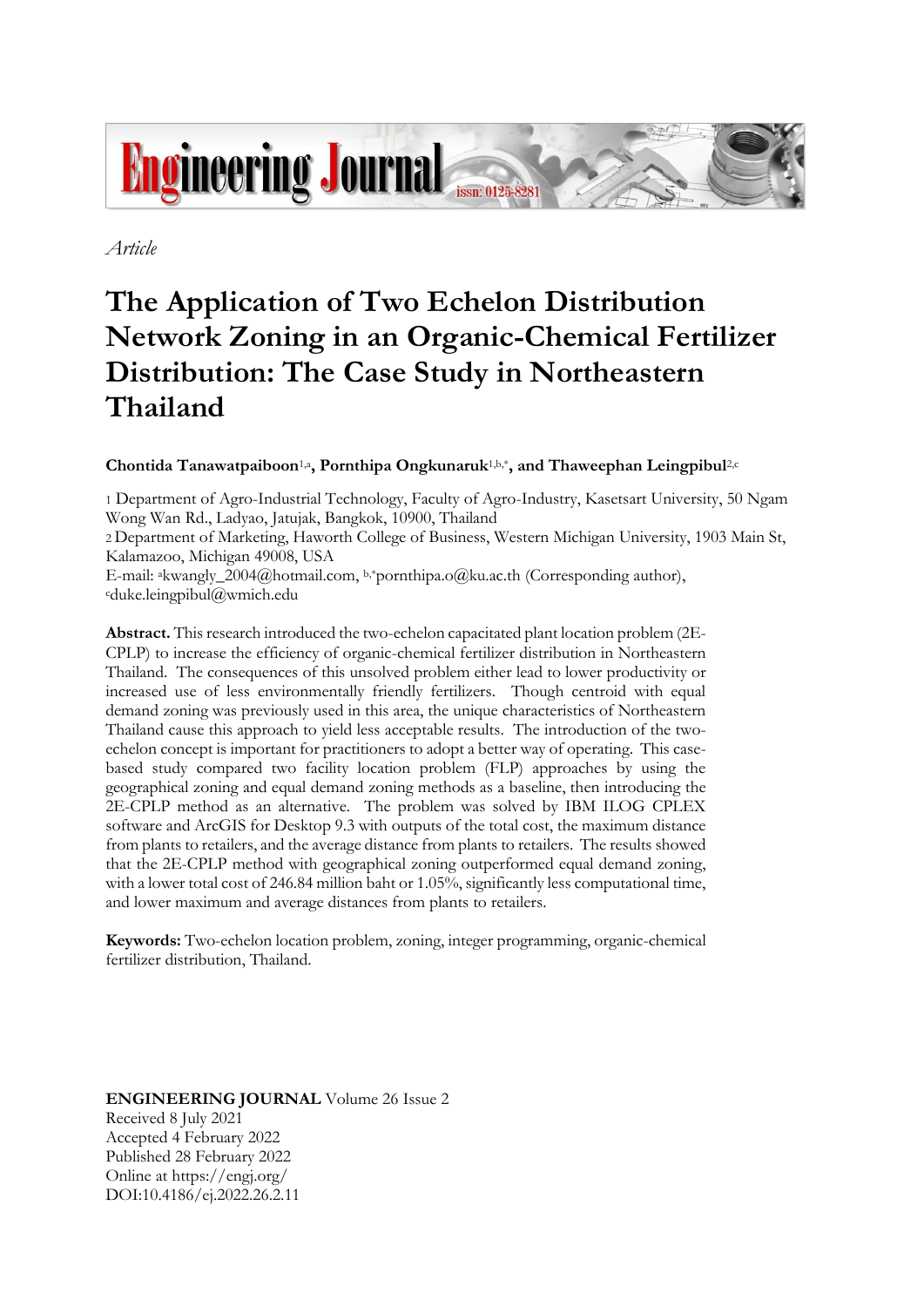# **1. Introduction**

Recently, due to healthy consumption trends among consumers and sustainability awareness around the globe, the worldwide demand for organic fertilizer has grown exponentially. Environmental awareness has driven demand and conversion to organic farming; hence, there will be an increase in demand for organic-chemical fertilizer. More than 50% of the fertilizer consumption is chemical fertilizer and has an increasing trend [1]. However, many studies indicated that using chemical fertilizer for an extended time has a negative impact on the environment. This includes soil degradation resulting in declining soil quality. Organic-chemical fertilizer appears to reduce environmental problems [2], [3], while leftover chemical fertilizer seriously affects the quality of agricultural products and public health [4]. Besides, chemical fertilizers must be imported, at increasing cost, which is passed on to the farmers.

Organic-chemical fertilizer combines the advantages of both organic and chemical fertilizer. The use of organic-chemical fertilizer released a larger amount of organic matter, nitrogen, phosphorus, and potassium than solely using organic fertilizer or chemical fertilizers [3]. The great advantages of organic-chemical fertilizer usage for farmers were production cost reduction and production efficiency improvement. Unfortunately, the supply side of organic fertilizer is still facing many difficulties, especially in developing countries. Hence, most governments of developing countries focus upon industrialized farming. Many organic farmers are left alone to face various supply chain challenges including struggles to obtain a sufficient supply of organic fertilizers, limited infrastructure, limited subsidy programs, inefficient distribution networks, and so on. With limited governmental support for niche enterprises, local businesses need to develop a robust and self-reliant decision model to thrive.

# **1.1. Research Contributions: The Needs, the Research Gaps, and the New Realm to Explore The Needs**

The answer to the research question of: "How can two-echelon geographical zoning help improve organicchemical fertilizer distribution in a challenging environment" is needed to address the ongoing distribution problem of organic fertilizer supply among many underdeveloped countries. The case study approach aims to promote quick dissemination among practitioners. Within this specific case, the challenge of organic fertilizer supply is an ongoing problem for the farmers in Northeastern Thailand. The consequences of this The consequences of this unsolved problem led to either lower productivity or increased use of harsh chemical fertilizers.

# **1.2. The Existing Gap**

Due to limited resources from federal and local governments, research scarcity in this region provides an opportunity to fill the localization aspect of current distribution theories. The theory gap exists due to the previous related research in this area failing to directly address this problem, within the unique challenges of this region. This study responds to the strong need for practitioner-level theory validation, which is widely discussed among supply chain researchers [5]–[7]. Theory validation in this specific context (e.g. working environment, culture, industry) helps practitioners understand how the concepts work in real life [6], [7]. As important as theory generalization, the application of theory in specific contexts helps to bridge the gap between practice and concept, and eventually strengthens theoretical concepts in the field [6]. It is important to note that local business is risk-averse and needs to see a wellproven example that already works in similar situations [5], [6]. Therefore, testing the two-echelon concept in Northeastern Thailand is important for practitioners to gain confidence with, and ultimately adopt this concept. The use of a case study approach would help fill the dissemination gap in previous research. In this case study, the step-by-step procedure was analyzed and presented to practitioners, including providing the case background, the use of applications such as common software, and financial impact analysis after implementation.

# **1.3. The New Realm to Explore "The Northeastern Thailand Challenges"**

Thailand provides an interesting landscape with a culture and economic background that could challenge well-established theoretical distribution concepts. A large proportion of the Thai population derives their livelihood and income from the agricultural sector. Besides, logistical conditions in Northeastern Thailand, which is vast but less populated, also provide a unique challenge to physical distribution planning. Based on our focus group, farming supply practices are outdated, and fertilizer providers struggle to keep up with an increase in demand. The focus group also emphasized that fertilizer is a necessity and major cost center of farming in this area. Agricultural practices in Northeastern Thailand provide an interesting distribution challenge due to the vast area of arid land with a seasonal farming cycle. The availability of high quality fertilizer currently plays a critical role and will continue to do so for the foreseeable future. Through the application of new approaches to the current organic fertilizer distribution practices, the agricultural output can meet this rising demand while boosting farmers' productivity and income.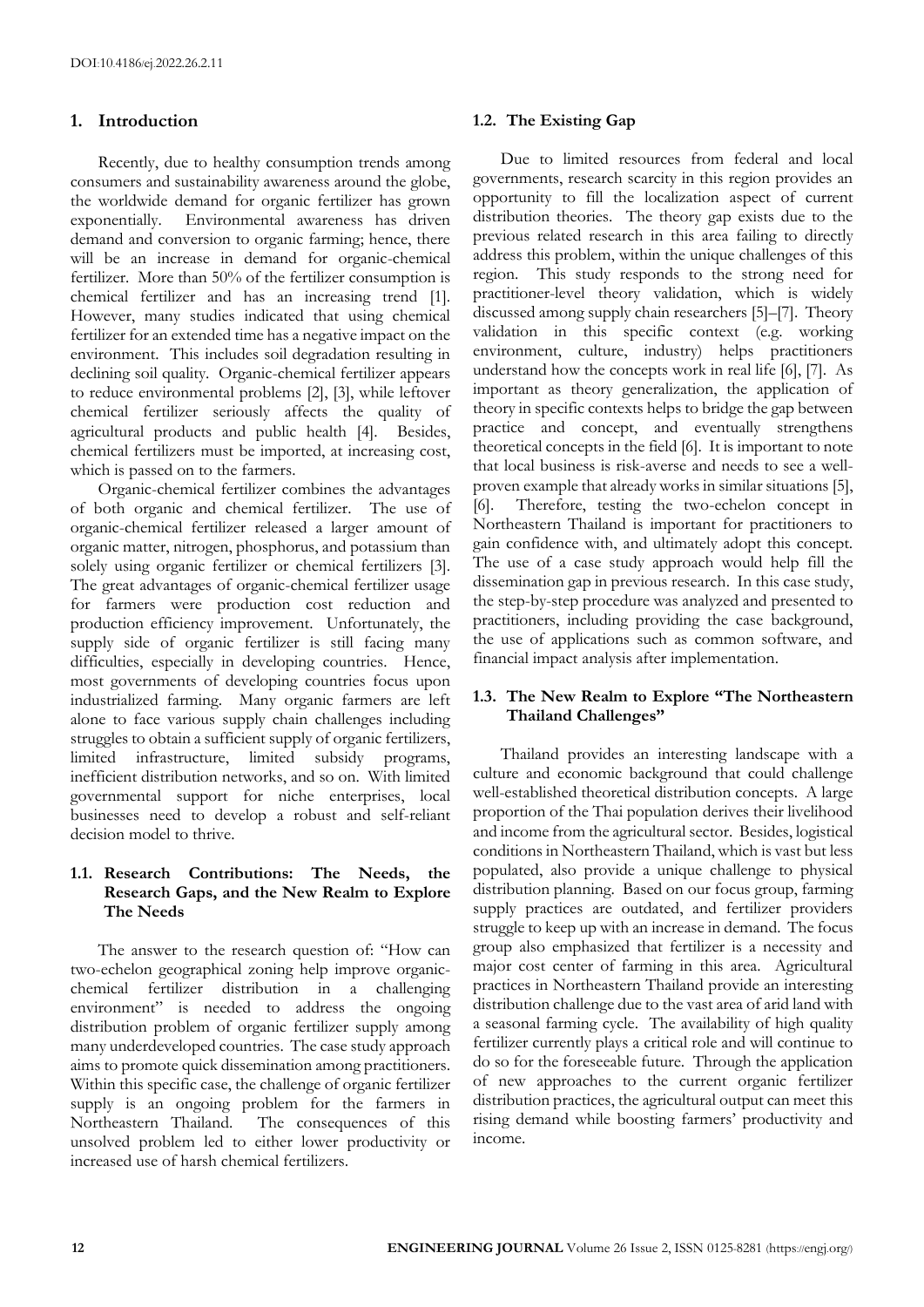## **2. Literature Review**

#### **2.1. Zoning Techniques**

Centroid with heuristics is widely used in demand estimation due to its simplicity and speed of calculation. In Thailand, the centroid with equal demand zoning method has recently gained attention because of the GIS data available from the Department of Land of Thailand (DLT). Linear programming is widely used in facility location problem solving [8], [9]. Our focus group also indicated linear programming was a tool of choice, because of its intuitiveness. Many studies indicate the utilization of linear programming (Integer Linear Programming: ILP, Binary Integer Linear Programming: BILP, Mixed-Integer Linear Programming: MILP) allows effective solutions to complex problems [8], [10], [11]. Because of the apparent industry standard, this study utilized linear integer programming to run our Facility Location Problem (FLP) algorithm, with the assistance of IBM ILOG CPLEX software. In addition, there were applications of LP in the agro-industry [12]–[14] and in the electronic industry [15].

Among practitioners who are integrating GIS in the demand zoning approach, one issue our focus group reported was a data processing overload along with a merely mediocre result. Basically, because of the large amount of data, the GIS-based demand data was solely used to determine zoning, but plant locations were not chosen with the assistance of GIS. Because data processing limitations excluded GIS from plant location solutions, the centroid location was determined heuristically and approximately placed in the center of each zone. Unfortunately, the centroid locations often ended up in non-viable locations (e.g. in the middle of rivers, in national park reserves, or labor-scarce towns).

Logistics network design is concerned with the determination of the minimal number and location of plants and the allocation of resources to serve all customers (which is known as the set covering problem). With the current phenomenon of skyrocketing land values, it is critical to be aware of the issue of "land value of facilities" [10], [16]. In certain cases, the facilities tend to be closer to customers resulting in lower transportation costs, but higher facility costs. Therefore, it is imperative to find an optimal balance between fixed facility costs and transportation costs to solve the fixed charge facility location problem. To be efficient, these customers must be served within an acceptable distance by minimizing the total transportation cost and fixed cost. This issue is minimized with GIS by considering the land value of each location more precisely. Incorporating GIS has been able to minimize this land value issue in many industries, such as the retail site selection problem [17], [18], location of a bicycle-sharing program [19], location of automated external defibrillators in public streets [20], and the pesticide exposure model [21].

The use of GIS helps enhance zoning precision (or clustering) in previous research. GIS provides more indepth location-related information to help make a better decision for each facility, but the disadvantage of adding geo-based level data can be burdensome for data processing. To optimize the solution from linear programming, there is a tradeoff between higher precision and largely increased processing times. This may ultimately yield a better final solution, but it may not affect at all.

#### **2.2. The Need for a Multi-Echelon approach**

The K-means approach was used to define zones for this study. K-means clustering is a popular method for grouping similar objects [22]. Many researchers utilize Kmeans clustering to solve grouping problems [23] such as a location model for plants that produce chromate copper arsenate (CCA) treated wood products [24]. Geographic Information Systems (ArcGIS 9.3) use two different clustering methods i.e. self-organizing maps (SOM) and K-means. The solutions obtained with both clustering methods are used to decide the best location for these plants. The advantage of K-means, compared to SOM, is significantly reduced computing time. In addition, the performance of five clustering techniques was studied: hierarchical clustering, K-means clustering algorithm, Kohonen's self-organizing maps method (SOM), Kmedoids method, and K-medoids integrated with Dynamic Time Warping distance measure (DTW) method by evaluating root mean square standard deviation (RMSSTD) and r squared (RS) [25]. Previous research showed that the K-means clustering method yielded the lowest RMSSTD and highest RS for most situations. Therefore, K-means was the most suitable algorithm for clustering techniques for our zoning analysis. However, the geo-based level data from GIS remained a challenge for the K-means approach because of the excessive amount of data.

To help ease the data processing overload in zoning with GIS and increase the plant location precision, the multi-echelon approach was adopted to help systemize the clustering process by categorizing the data into different echelons and prioritizing each echelon effectively. In this case, two echelons were proposed. The first echelon is the retailer echelon, which represents the aggregated demand location, and the second echelon is the manufacturing echelon which represents the supply location.

After discussions with the focus group and the management team, the two-echelon approach was introduced to help ease the zoning approach, and in turn, improve the FLP solution. In this case, the two primary parties are the retailer and the manufacturer. The retailers represent the aggregated demand facility while the mixing plants represent the supply facilities. Our research can be a strategic plan for establishing a distribution network of organic-chemical fertilizer so that the total cost is minimized while satisfying the farmers' needs. Hence, we proposed a two-echelon distribution network consisting of a set of plants and retailers as shown in Fig. 1.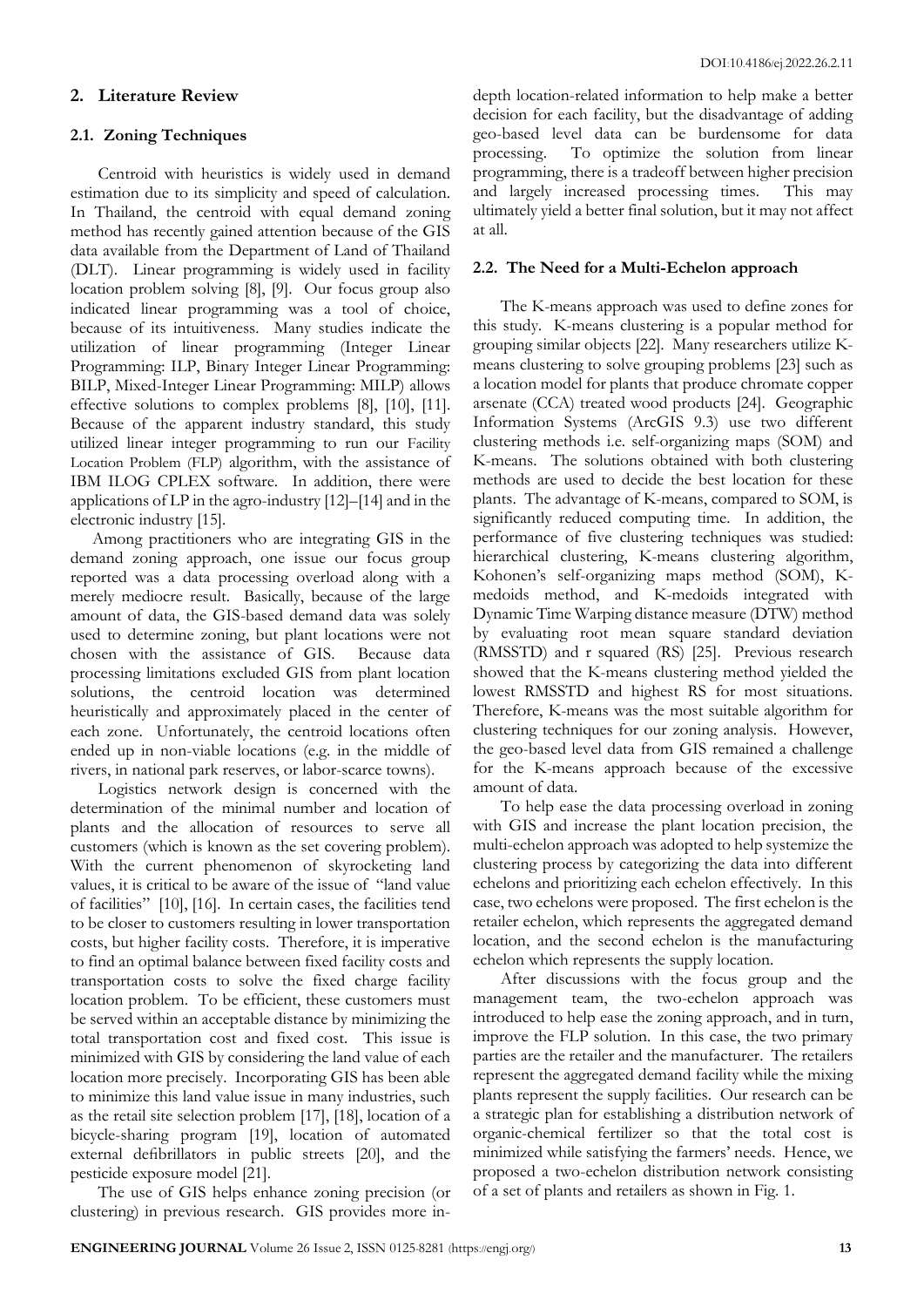

Fig. 1. Structure of a chemical-organic fertilizer logistics system.

## **2.3. Facility Location Problem (FLP) with GIS Application**

Our study focused on the determination of the most suitable location of facilities, called the facility location problem (FLP), for organic-chemical fertilizer production. The selection of facility locations, such as plants, warehouses, distribution centers, bins and hubs is a key factor to succeed in supply chain management. Because the main concern of any company is to effectively manage costs and selecting poorly placed facilities leads to excessive costs; the facility location decision is critical to the efficient and effective operation of a supply chain and strategic logistics planning. In general, more facilities generate a higher fixed cost but tend to have higher service levels due to customer proximity, and lower outbound logistics costs from facilities to customers [26]–[28].

We proposed the use of a linear integer program to calculate the proposed facility location algorithm with the use of K-means zoning, in ArcGIS 9.3, with geo-based demand. We called this approach a Two Echelon Capacitated Distribution Network approach to solve the two-echelon capacitated plant location (2E-CPLP). It aims to reduce logistics costs in the long-term and to promote the use of organic-chemical fertilizer; leading to increased production efficiency, and creating a healthier

environment. We assume that the Two Echelon approach will outperform the Equal Demand approach that is currently more commonly used among logistics practitioners.

## **3. Methodology**

#### **3.1. Data Collection and Preparation**

Due to the benefits over pure organic and pure chemical fertilizers, identified through focus group interviews with the organic-chemical fertilizer manufacturers in the Kalasin province, an increasing trend in organic-chemical demand was confirmed. This research obtained data from a company operating several medium-sized fertilizer production plants; then, the region was zoned using two methods: equal demand zoning and geographical zoning using K-means clustering.

First, agricultural land use was obtained from ArcGIS for Desktop 9.3 (as shown in Fig. 2), along with fertilization usage rates for main crops, land price from the Department of Land, distance matrix (calculated from Geographic Information System (GIS) from location coordinates (X, Y) information kept from the Department of expressway), transportation cost, plant establishment cost and plant capacity from interviews. Second, 242 districts in Northeast Thailand were coded from 001 to 242 as shown in Fig. 3. Next, the demand for organicchemical fertilizer in these districts was estimated by the multiplication of the land used for main crops and the fertilization usage rate of those crops in Eq. (1).

$$
\sum_{i\in I} a_i x_i \tag{1}
$$

where  $i =$  the index of crop type  $I =$  {rice, cassava, sugar cane, rubber and eucalyptus},

 $a_i$  = the cultivating area (rais);

 $x_i$  = the fertilizer usage rate of crop *i* (ton per rai).



Fig. 2. Using ArcGIS for Desktop 9.3 to estimate demand.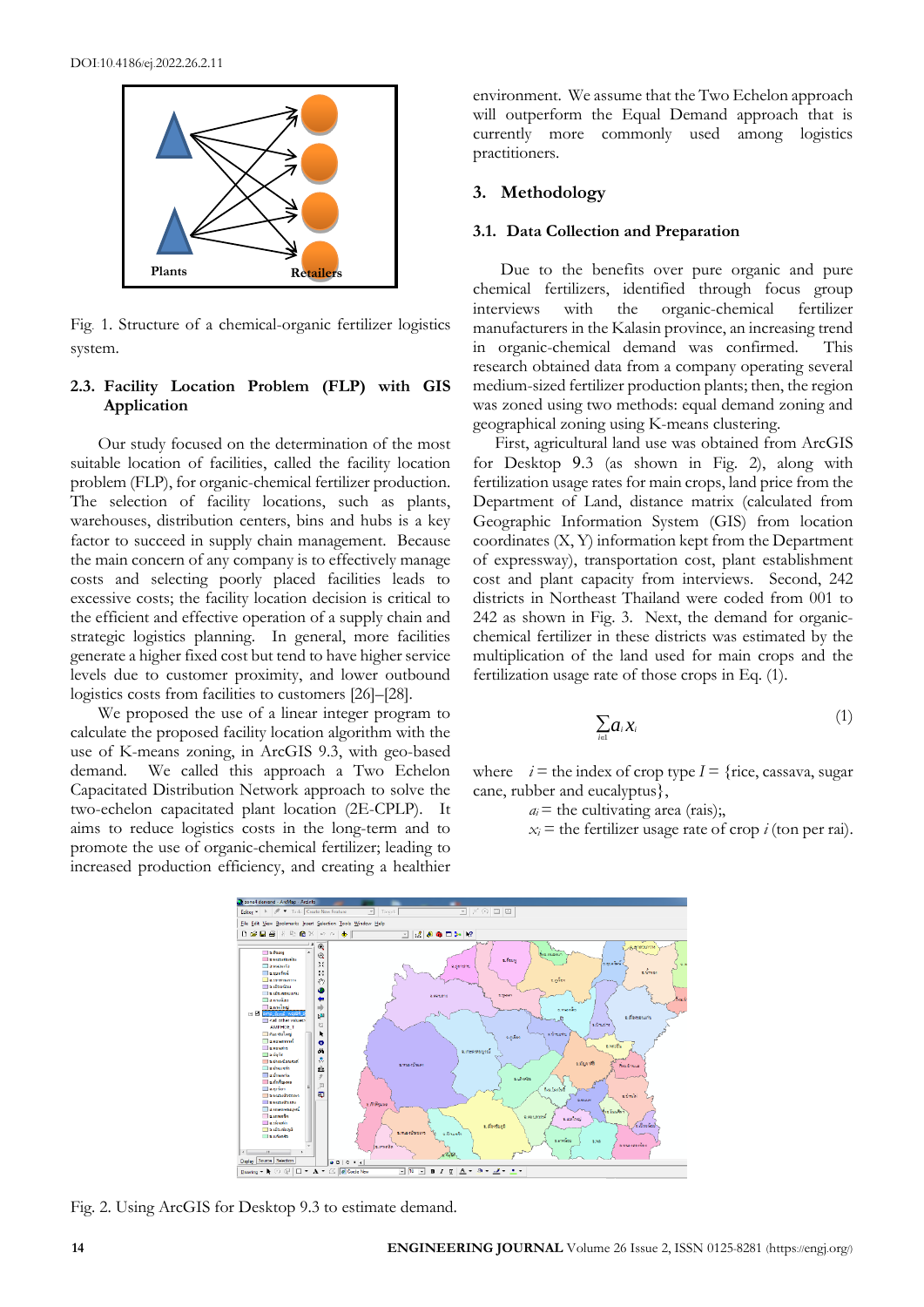

Fig. 3. Scope of the geographical area for this research.

The data from ArcGIS for Desktop 9.3 was converted to a spreadsheet to calculate demand. The main agricultural land uses for rice, cassava, sugar cane, rubber, and eucalyptus were chosen since they are suitable crops for Northeastern Thailand. Though the actual rate of fertilizer usage for each crop is not equal and is dependent upon location, type of crop, moisture level, and fertility of the soil; we assumed the rate to be constant. This information was derived using the expected value supported by the historical usage rate [29]–[32]. The fertilizer demand calculation of three districts in the Kalasin province is shown in Table 1.

Table 1. Calculating fertilizer demand of 3 districts at Kalasin province.

| Crop<br><b>Types</b> | Fertilizer<br><b>Usage Rate</b> | <b>Cultivating Area (rais)</b> |           |           | <b>Demand for Fertilizer</b><br>(tons/month) |        |        |  |
|----------------------|---------------------------------|--------------------------------|-----------|-----------|----------------------------------------------|--------|--------|--|
|                      | (ton/rai)                       | Khong<br>Chai                  | Somdet    | Na Mon    | Khong<br>Chai                                | Somdet | Na Mon |  |
| Rice                 | 0.06                            | 84,887.50                      | 82,006.25 | 74,887.50 | 424.44                                       | 410.03 | 374.44 |  |
| Cassava              | 0.05                            | 1,931.25                       | 5,956.25  | 12,512.50 | 8.05                                         | 24.82  | 52.14  |  |
| Rubber               | 0.10                            | $\overline{\phantom{a}}$       | 756.25    | 1,893.75  | $\overline{\phantom{a}}$                     | 6.30   | 15.78  |  |
| Eucalyptus           | 0.02                            | 1,212.50                       | 562.50    | 5,200.00  | 2.43                                         | 1.13   | 10.40  |  |
| Sugar cane           | 0.15                            |                                | 1,618.75  | 19,943.75 | $\overline{\phantom{a}}$                     | 20.23  | 249.30 |  |
| Total                | 0.38                            |                                |           |           | 434.91                                       | 462.51 | 702.05 |  |

# **3.2. Service Zoning**

The problem size of 242 districts is too large to be optimally solved in a short time. Hence, it can be reduced by considering two zoning methods: equal demand zoning and geographical zoning. The number of zones was determined by considering the lowest root mean square standard deviation (RMSSTD) of distance from one district to another as in Eq. (2). Utilizing this method, the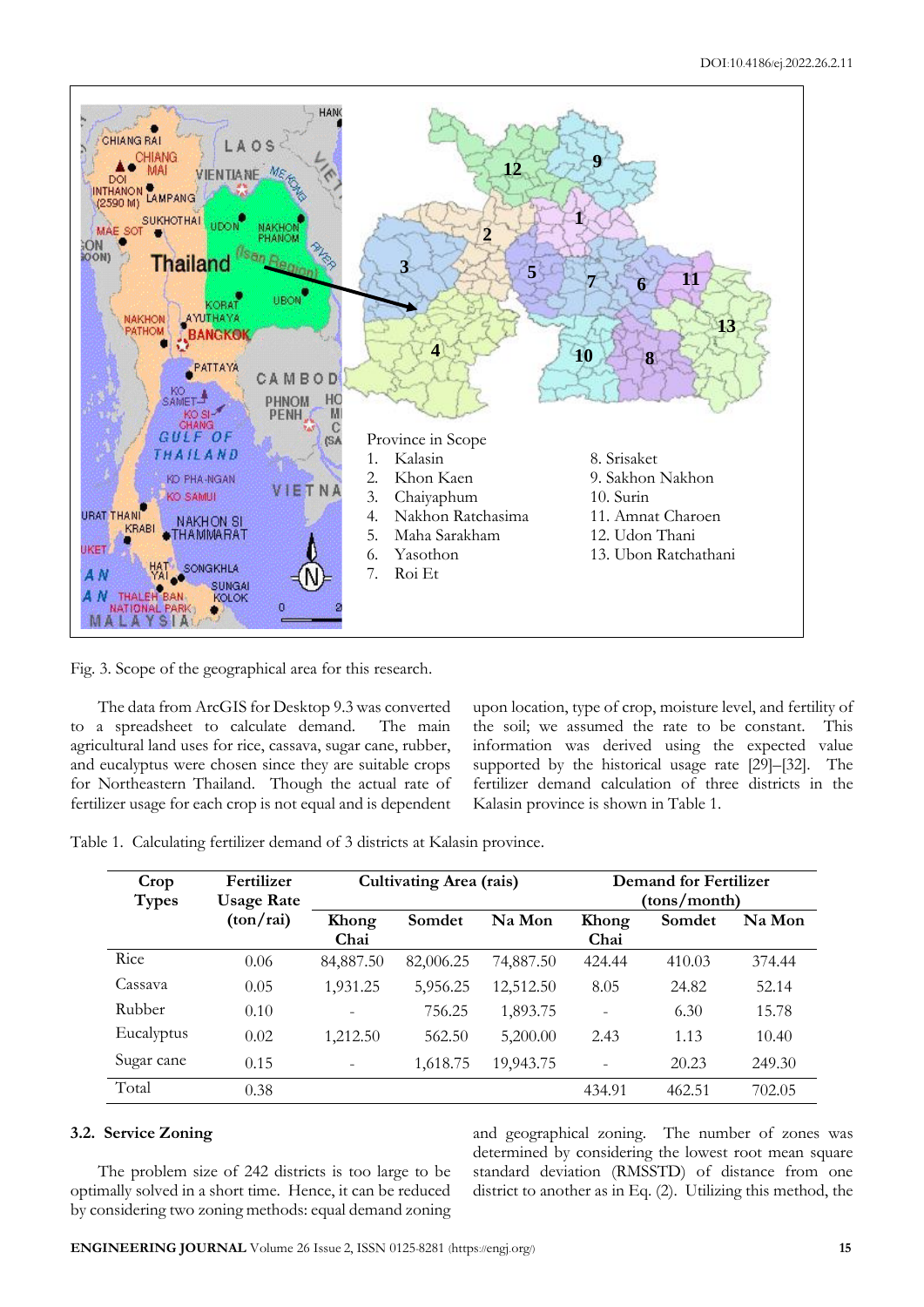optimal result is obtained with 14 clusters, as shown in Table 2.

$$
RMSSTD = \sqrt{\frac{\sum_{i=1}^{k} \sum_{j=1}^{p} \sum_{a=1}^{n_{ij}} (x_a - \bar{x}_{ij})^2}{\sum_{i=1}^{k} \sum_{j=1}^{p} (n_{ij} - 1)}}
$$
(2)

where *k* is the number of clusters,

Table 2. Result of RMSSTD for a suitable number of cluster selection.

| No. of Clusters |        |        |        |        |        |        |        |
|-----------------|--------|--------|--------|--------|--------|--------|--------|
| <b>RMSSTD</b>   | 37,185 | 34,612 | 33,127 | 31,644 | 29,996 | 28,713 | 28,274 |

dataset,

cluster *k*



Fig. 4. The equal demand zoning method result



Fig. 5. The geographical zoning method result.

#### 3.2.1. Equal Demand Zoning

Equal demand zoning considers the proximity of districts, in the same zone, which has approximately equal total demand. We used two-step clustering to separate the data and measured the difference within each group by calculating the root mean square standard deviation (RMSSTD). For this purpose, lower RMSSTD scores are better, though factory capacity must also be considered for certain cases. The equal demand zoning results showed an optimized solution of 14 zones as shown in Fig. 4.

#### 3.2.2. Geographical Zoning

Geographical zoning is accomplished using K-means clustering with SPSS 16.0. Zones are first defined with X coordinates (Longitude) and Y coordinates (Latitude), obtained from ArcGIS for Desktop 9.3. Then, a distance

matrix from a district to a similar district in each zone is computed using a geographic information system (GIS), provided by the Department of Highways. The result is shown in Fig. 5.

*p* is the number of independent variables in the

 $\bar{x}_{ij}$  is the mean of data in variable *j* and cluster *i*, and  $n_{ij}$  is the number of data which are in variable  $p$  and

 $x_{ij}$  is the data in variable *j* and cluster *i*,

Next, we formulated an integer program using the two-echelon approach and solved the location problem using CPLEX version 12.4. Finally, we compared the solutions derived from each of the two zoning methods.

#### **3.3. Model Formulation**

#### 3.3.1. Assumption of the Model

The assumptions of our model were as follows: Plant capacity is 150 tons/day which obtained through interviews with a manufacturer, total area is approximately 8 rais (3.16 acres), transportation cost – 2 THB/ton-km, plant establishment cost is 15 Million THB, land cost is estimated from the Department of Lands, distance matrix used GIS data from Department of Highways, organicchemical fertilizer estimated demand is based on land usage from Department of Land in ArcGIS format, and retailers may receive products from more than one plant. The construction cost was assumed to be the same in all districts. The assumptions were then used to define the sets and indices, parameters, decision variables, and model formulation as follows:

#### 3.3.2. Indices and Sets

*i* is a plant index, *I* is a set of fertilizer plants where  $I =$ *{1…,m}*

*j* is a customer index, *J* is a set of retailers where  $J =$ *{1,…,n}*

## 3.3.3. Parameters

- $m =$ Number of plants
- *n* = Number of retailers
- $F_i$  = Fixed cost of plant *i* (THB)
- $C_{ij}$  = Transportation cost per ton from *i* to *j*  $(THB/ton/km)$
- $A_i$  = Capacity of plant *i* (ton/month)
- $Q_i$  = Demand for fertilizer of retailer *i* (ton/month)
- $D_{ij}$  = Distance from plant *i* to customer *j* (km)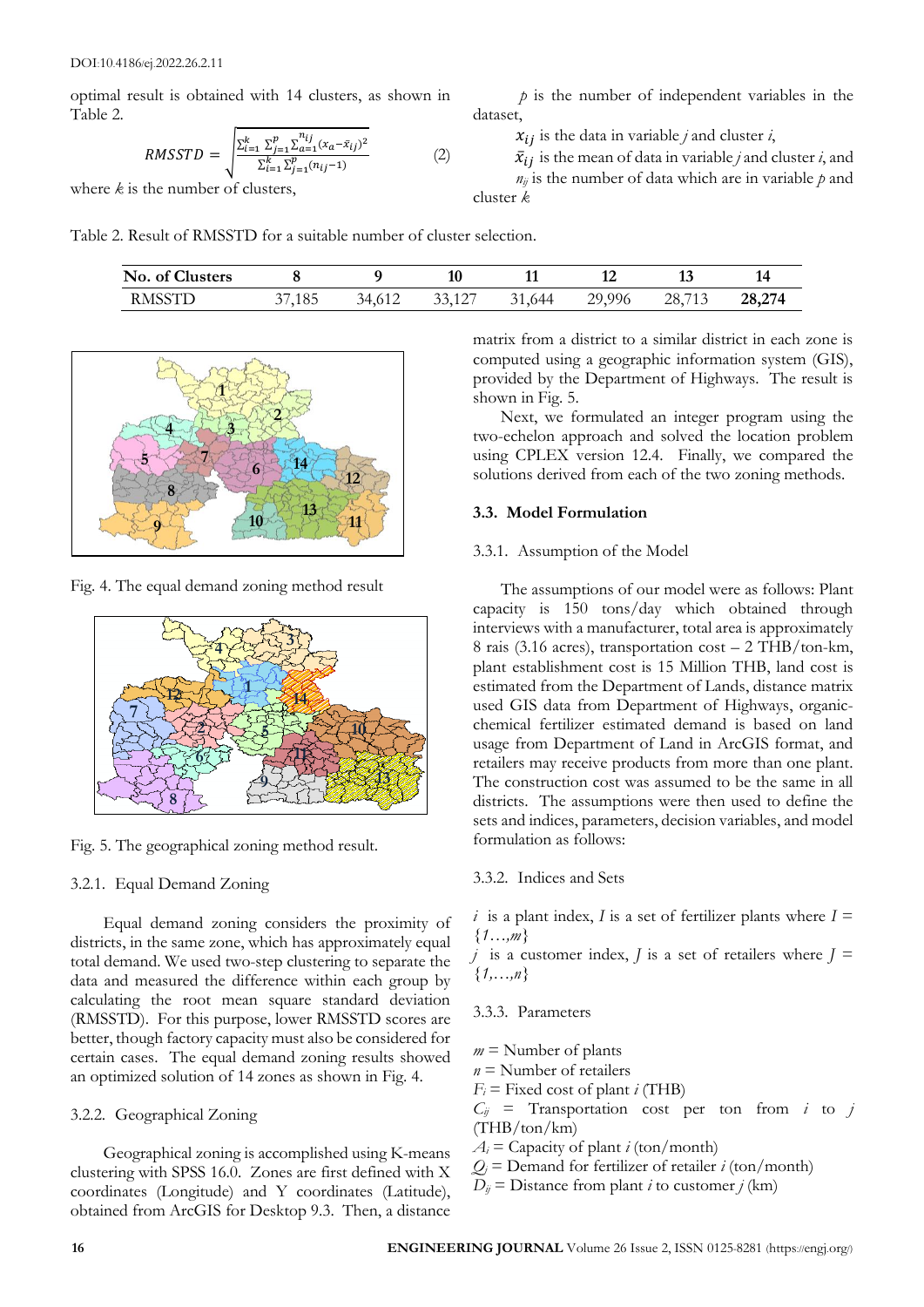$S =$  Maximum distance where  $S = 250$  km. (based on the customer coverage level which is set by the factory)

#### 3.3.4. Decision Variables

 $x_i = \begin{cases} 1 & if \text{ plant } i \text{ is opened} \\ 0 & if \text{ at least } i \text{ is opened} \end{cases}$ 0 otherwise *yij* **=** Amount of fertilizer from plant *i* to customer *j* (tons)

3.3.5. Objective Function and Constraints of an Integer Program

The problem can be formulated as follows: **Minimize**  $\sum_{i=1}^{m} F_i x_i + \sum_{i=1}^{m} \sum_{j=1}^{n} C_{ij} D_{ij} y_{ij}$ Subject to

$$
\sum_{i=1}^{m} y_{ij} \ge Q_j, \ \forall \ j \in J \tag{3}
$$

$$
\sum_{j=1}^{n} y_{ij} \le A_i x_i, \ \forall \ i \in I \tag{4}
$$

$$
D_{ij}x_i \leq S, \forall i \in I, \forall j \in J \tag{5}
$$

$$
x_i = binary, \forall i \in I,
$$
  

$$
y_{ij} \ge 0, \forall i \in I, \forall j \in J
$$
 (6)

The objective function aims to minimize the total cost of establishing an organic-chemical fertilizer plant and transportation cost from the plant to retailers. Equation (3) requires that the amount of organic-chemical fertilizer demand must be satisfied. Equation (4) requires that the total organic-chemical fertilizer distribution to retailers, from one plant, may not exceed the plant's capacity. Equation (5) limits the total distance from any plant to any retailer to a maximum of 250 kilometers. Finally, Eq. (6) specifies that decision variables x are binary and y are positive real numbers.

## **4. Results**

## **4.1. Equal Demand Zoning and Geographical Zoning**

To compare the performance of both zoning methods, we consider the number of districts, the total demand for fertilizers, as well as maximum and average distances from a plant to a retailer as the performance indices in each zone. Next, calculate the minimum, maximum, average, and standard deviation of these values as shown in Table 3. The 242 districts in Northeastern Thailand were divided into 14 zones. Equal demand zoning divided the proximity districts in each zone with approximately 12,420-13,502 tons/month whereas geographical zoning considered the proximity of retailers rather than the demand; hence, the total demand fluctuated between 233-26,318 tons/month. Geographical zoning had a lower maximum number of retailers than that of equal demand zoning, which was more inclusive, efficient, and cost-effective than the equal demand approach. Shorter distances between plants and

retailers resulted in faster delivery of organic-chemical fertilizer while decreasing transportation costs.

#### **4.2. Solution Comparison of Two Zoning Methods**

First, we designed a model to ensure the fertilizer demands were met for each zone while simultaneously minimizing the total cost of meeting those demands. We then solved the 2E-CPLP for two zoning methods using an optimization package. The number of plants required in zones 1 through 4 and the allocation of fertilizer from the respective plants to retailers are shown in Table 4. Samples of plant/retailer allocation, from both zoning methods, were shown in Fig. 6 and 7.

We observed that geographic zoning allowed a variable number of customers per plant and a variable number of plants while equal demand zoning required a fixed number of plants; in this case, four plants in all zones.



Fig. 6. The optimal logistics network by equal demand zoning in zone 3.

Considering the total cost of 14 zones, we found that geographical zoning outperformed equal demand zoning. Most notably, geographical zoning was able to reduce the total cost over the equal demand method by 2.58 million baht, a reduction of 1.05%.



Fig. 7. The optimal logistics network by geographical zoning in zone 1

Besides, geographical zoning required four fewer plants than the equal demand zoning method, a 7.69% reduction (shown in Tables 5 –6). Furthermore, the average distances given by geographical zoning are slightly shorter than those of equal demand zoning, even though the geographical method required fewer plants.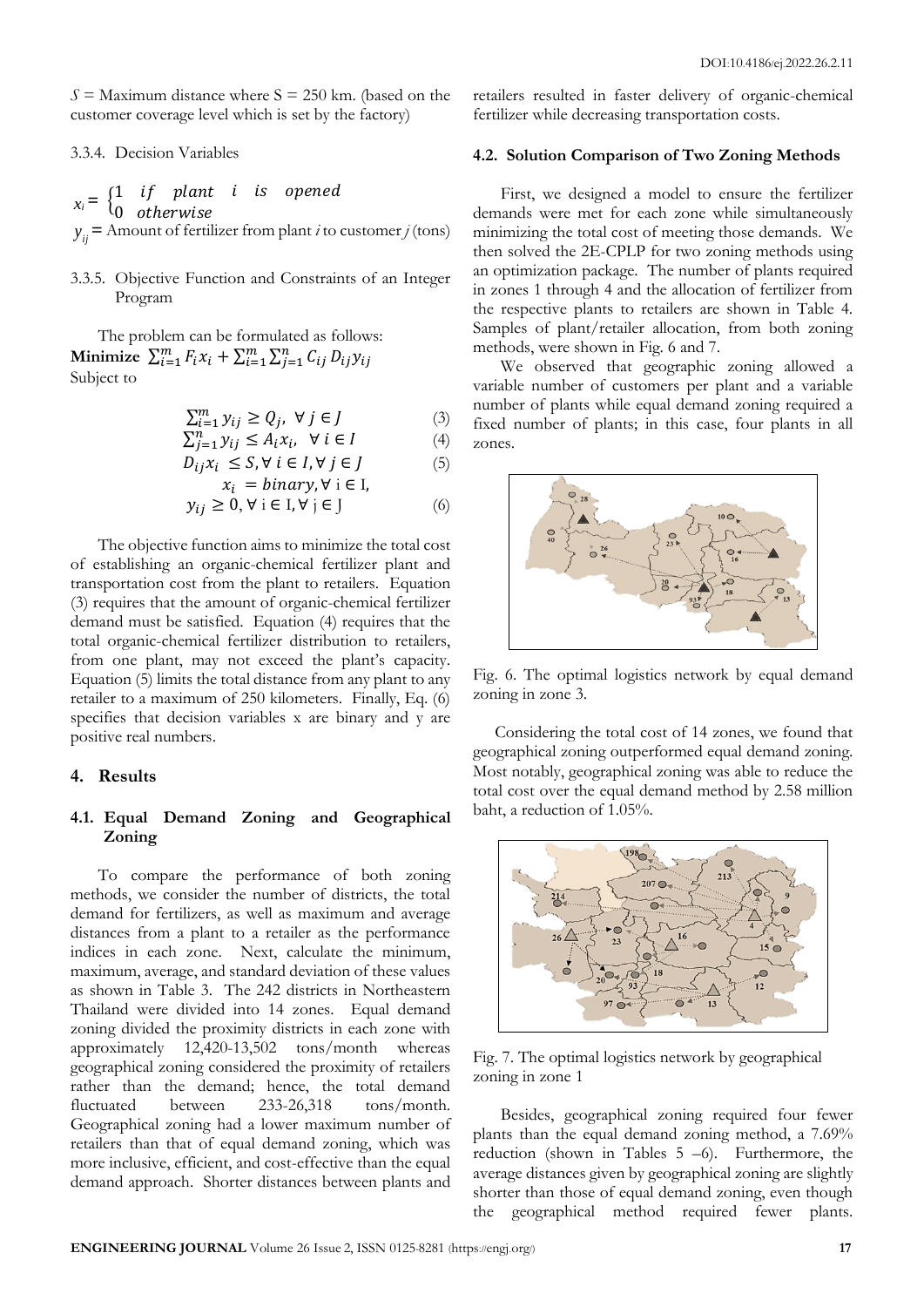#### DOI:10.4186/ej.2022.26.2.11

Geographical zoning also had lower maximum distances (46.41% less) than equal demand zoning and lower variance of maximum distance. Thus, there was a lower variability in distances between plants and retailers in each zone, ultimately translating to a better customer service level. Equal demand zoning outperformed the

geographical method when considering the variance of the total cost, implying that the equal demand method better balanced the total cost of each zone. Considering the other benefits attained with the geographical method, it outperformed.

| Table 3. The results of demand and district in each zone from zoning. |  |  |  |  |  |
|-----------------------------------------------------------------------|--|--|--|--|--|
|                                                                       |  |  |  |  |  |

|         |                          | <b>Equal Demand Zoning</b> |                                  |                                     | <b>Geographical Zoning</b> |                       |                                  |                                     |  |
|---------|--------------------------|----------------------------|----------------------------------|-------------------------------------|----------------------------|-----------------------|----------------------------------|-------------------------------------|--|
| Zone    | # of<br><b>Districts</b> | Demand<br>(tons/month)     | Max.<br><b>Distances</b><br>(km) | Average<br><b>Distances</b><br>(km) | # of<br><b>Districts</b>   | Demand<br>(ton/month) | Max.<br><b>Distances</b><br>(km) | Average<br><b>Distances</b><br>(km) |  |
| 1       | 31                       | 12,419.93                  | 311.4                            | 95.61                               | 17                         | 15,546.21             | 166.71                           | 64.76                               |  |
| 2       | 18                       | 12,740.77                  | 360.94                           | 72.46                               | 21                         | 17,024.52             | 137.26                           | 60.40                               |  |
| 3       | 10                       | 12,750.66                  | 111.33                           | 48.66                               | 17                         | 15,444.95             | 150.48                           | 66.05                               |  |
| 4       | 11                       | 12,702.39                  | 107.95                           | 53.04                               | 14                         | 233.91                | 166.67                           | 73.32                               |  |
| 5       | 9                        | 12,515.09                  | 143.75                           | 58.53                               | 24                         | 10,734.92             | 158.99                           | 62.88                               |  |
| 6       | 27                       | 12,777.64                  | 195.46                           | 66.56                               | 12                         | 4,438.49              | 144                              | 60.37                               |  |
| 7       | 12                       | 12,726.58                  | 122.28                           | 44.96                               | 13                         | 15,378.47             | 161.46                           | 65.62                               |  |
| 8       | 25                       | 12,902.59                  | 226                              | 82.81                               | 13                         | 13,001.96             | 152.36                           | 65.20                               |  |
| 9       | 13                       | 12,806.17                  | 157.15                           | 67.22                               | 13                         | 13,379.89             | 127.07                           | 56.31                               |  |
| 10      | 9                        | 12,797.22                  | 108.48                           | 46.35                               | 26                         | 26,318.11             | 200.75                           | 79.03                               |  |
| 11      | 9                        | 12,891.72                  | 125.8                            | 57.91                               | 22                         | 6,765.33              | 121.55                           | 53.06                               |  |
| 12      | 14                       | 12,771.53                  | 147.39                           | 60.46                               | 14                         | 16,757.04             | 159.58                           | 66.42                               |  |
| 13      | 37                       | 12,757.44                  | 194.07                           | 77.53                               | 22                         | 16,568.54             | 171.46                           | 70.96                               |  |
| 14      | 17                       | 13,501.61                  | 144.74                           | 62.19                               | 14                         | 7,468.92              | 142.72                           | 59.72                               |  |
| Average | 17                       | 12790.09                   | 175.48                           | 63.88                               | 17                         | 12790.10              | 154.36                           | 64.58                               |  |
| Maximum | 37                       | 13501.61                   | 360.94                           | 95.61                               | 26                         | 26318.11              | 200.75                           | 79.03                               |  |
| Minimum | 9                        | 12419.93                   | 107.95                           | 44.96                               | 12                         | 233.91                | 121.55                           | 53.06                               |  |
| St.Dev. | 9.14                     | 241.70                     | 77.31                            | 14.51                               | 4.76                       | 6498.11               | 20.04                            | 6.77                                |  |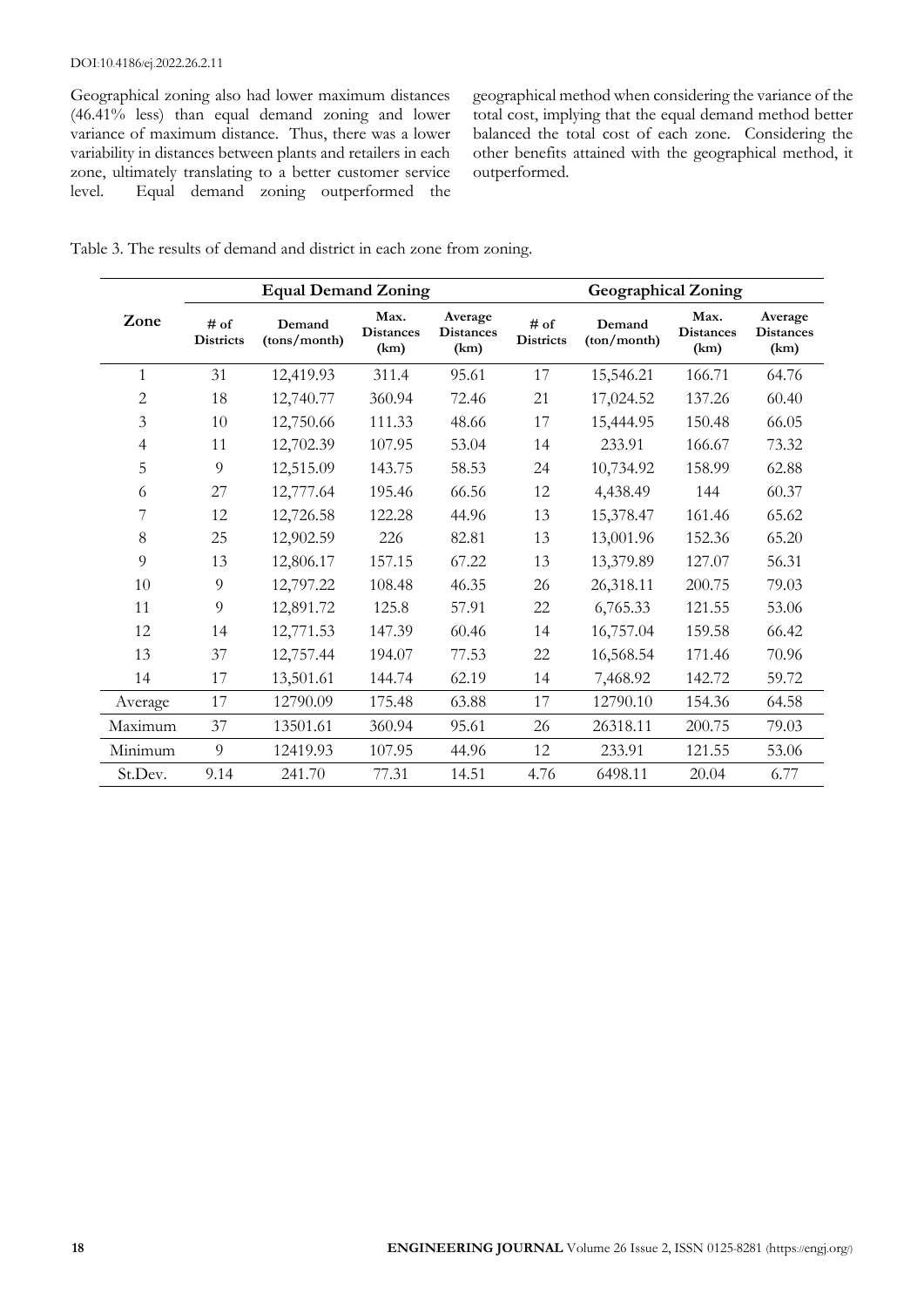| <b>Equal Demand Zoning</b> |                |                                                  | <b>Geographical Zoning</b> |                                          |  |  |  |
|----------------------------|----------------|--------------------------------------------------|----------------------------|------------------------------------------|--|--|--|
| Zone                       | Plant          | <b>Clustered Customers</b>                       | Plant                      | <b>Clustered Customers</b>               |  |  |  |
| $\mathbf{1}$               | 163            | 211,163,158                                      | $\overline{4}$             | 4,9,10,15,23,198,213,214,207             |  |  |  |
|                            | 160            | 208, 210, 215, 217, 169, 160, 171                | 16                         | 16, 18, 23, 93                           |  |  |  |
|                            | 172            | 205,206,209,201,212,200                          | 13                         | 12,13,20,97                              |  |  |  |
|                            |                | 204, 198, 199, 202, 203, 207, 213,               | 26                         | 20,23,26                                 |  |  |  |
|                            | 164            | 214, 216, 217, 171, 172, 170, 162<br>173,164,165 |                            |                                          |  |  |  |
| $\overline{2}$             | 161            | 159, 161, 166, 167, 168, 157                     | 31                         | 22, 31, 36, 24, 21, 29, 96               |  |  |  |
|                            | $\overline{4}$ | 156, 9, 4, 15                                    | 42                         | 33,42,81,61,98                           |  |  |  |
|                            | 7              | 167, 3, 8, 17, 7                                 | 38                         | 39, 33, 38, 47, 66, 79, 65               |  |  |  |
|                            | $\overline{2}$ | 5, 11, 2, 12                                     | 46                         | 36, 19, 46, 47                           |  |  |  |
|                            |                |                                                  | 96                         | 92,96                                    |  |  |  |
| 3                          | 16             | 10,16                                            | 163                        | 163, 158, 169, 208                       |  |  |  |
|                            | 18             | 16,23,18,26,20,93                                | 160                        | 169, 160, 171, 172, 203                  |  |  |  |
|                            | 28             | 26,28,40                                         | 165                        | 173, 165, 164, 172, 170, 162             |  |  |  |
|                            | 13             | 13                                               | 168                        | 173, 157, 168, 166, 156                  |  |  |  |
| $\overline{4}$             | 25             | 48, 34, 25, 43                                   | 11                         | 205, 209, 211, 215, 206, 210,            |  |  |  |
|                            | 27             | 43,27,35                                         |                            | 204, 212, 201, 217, 200, 199,<br>202,216 |  |  |  |
|                            | 30             | 30,41,53,32                                      |                            |                                          |  |  |  |
|                            | 56             | 53,56                                            |                            |                                          |  |  |  |

Table 4. Samples of the retailer allocation in each plant of zone 1-4.

Table 5. The comparison of the number of plants, customer allocation, total cost, and maximum distances service in each zone between two zoning methods.

|                |                  | <b>Equal Demand Zoning</b>             |                          | <b>Geographical Zoning</b> |                                 |                          |  |
|----------------|------------------|----------------------------------------|--------------------------|----------------------------|---------------------------------|--------------------------|--|
| Zone           | No. of<br>Plants | <b>Total Cost</b><br>(million<br>baht) | Max.<br><b>Distances</b> | No. of<br>Plants           | Total cost<br>(million<br>baht) | Max.<br><b>Distances</b> |  |
| $\mathbf{1}$   | $\overline{4}$   | 16.98                                  | 197.07                   | $\overline{4}$             | 17.04                           | 92.41                    |  |
| $\overline{2}$ | $\overline{4}$   | 17.32                                  | 71.28                    | 5                          | 21.26                           | 49.38                    |  |
| 3              | $\overline{4}$   | 16.32                                  | 48.37                    | $\overline{4}$             | 18.66                           | 59.07                    |  |
| $\overline{4}$ | $\overline{4}$   | 16.68                                  | 41.16                    | 1                          | 3.45                            | 134.6                    |  |
| 5              | $\overline{4}$   | 16.58                                  | 57.8                     | 3                          | 16.09                           | 107.35                   |  |
| 6              | $\overline{4}$   | 17.28                                  | 75.01                    | $\mathbf{2}$               | 8.49                            | 62.42                    |  |
| 7              | $\overline{4}$   | 17.31                                  | 50.66                    | 4                          | 18.07                           | 101.7                    |  |
| 8              | $\overline{4}$   | 19.56                                  | 100.11                   | $\overline{4}$             | 17.13                           | 48.48                    |  |
| 9              | 4                | 24.67                                  | 69.13                    | $\overline{4}$             | 34.92                           | 85.41                    |  |
| 10             | 4                | 16.77                                  | 44.41                    |                            | 29.98                           | 41.26                    |  |
| 11             | 4                | 18.06                                  | 69.61                    | $\overline{2}$             | 9.49                            | 72.1                     |  |
| 12             | 4                | 17.12                                  | 45.16                    | 5                          | 20.15                           | 48.93                    |  |
| 13             | $\overline{4}$   | 17.3                                   | 118.04                   | 5                          | 21.85                           | 99.03                    |  |
| 14             | 4                | 17.47                                  | 109.19                   | $\overline{2}$             | 10.26                           | 71.07                    |  |
| Total          | 56               | 249.42                                 | 1097                     | 52                         | 246.84                          | 1073.21                  |  |
| Average        | $\overline{4}$   | 17.82                                  | 78.37                    | 3.71                       | 17.63                           | 76.65                    |  |
| S.D.           | $\theta$         | 2.05                                   | 40.57                    | 1.53                       | 8.01                            | 26.55                    |  |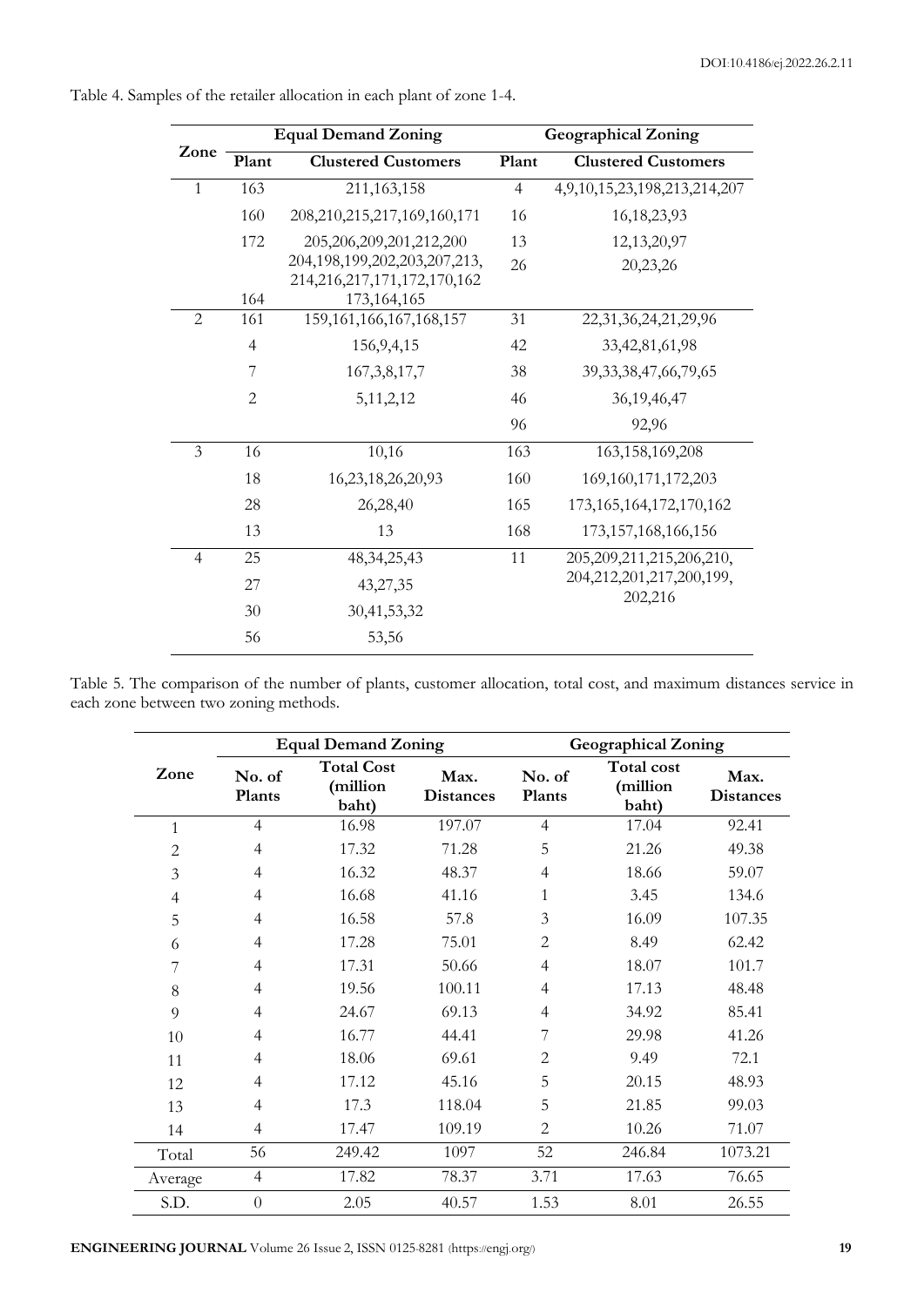## **4.3. Discussions, Managerial Implication, and Future Research**

Based on our results, the two-echelon logistics network outperformed equal demand zoning, considering the following criteria: optimal plant locations, total cost, the maximum distance from plants to retailers, and the average distance from plants to retailers. The greatest improvement is in the area of maximum distance from plants to retailers. The two-echelon method yielded significantly lower maximum distances than the equal demand method by 46.41%. The reduced maximum distance could translate into fewer retailers falling outside the optimum service zone and fewer of them left behind. For a vast and less populated land area, such as Kalasin, this is a great improvement in customer service. The second-best improvement is in optimal plant locations. The two-echelon method helped to define the optimal location more effectively; therefore, it utilized four fewer plants in the network; 7.69% less than the result obtained from the equal demand method. The smaller number of plant locations results in less fixed assets, less labor, and less operating expenses and administration work for businesses. The third improvement is in the average distance between the plant and retailers, where the twoechelon system yielded a 2.24% lower distance than the equal demand zoning method. In general, the average shorter distance could not only lead to faster transit times but also a more responsive customer service experience for all retailers in the network. The fourth significant improvement is in the area of the total cost. The twoechelon method helped to save 1.05%, or 2.58 million baht, over the result of the equal demand zoning method. It is important to note that the computation time for both methods was not significantly different.

Table 6. Comparison of the total cost, computational time, and service level between two zoning methods.

|                                                   |                 | <b>Zoning Method</b> | $\frac{0}{0}$     | Outperforming<br>Method        |  |
|---------------------------------------------------|-----------------|----------------------|-------------------|--------------------------------|--|
| Index                                             | Equal<br>Demand | Geographical         | <b>Difference</b> |                                |  |
| Total plants established                          | 56              | 52                   | $7.69\%$          | Geographical                   |  |
| Total cost (million baht)                         | 249.42          | 246.84               | $1.05\%$          | Geographical                   |  |
| Computational time (sec)                          | 57.94           | 58.37                | $-0.74%$          | Not significantly<br>different |  |
| Max. distances from plant to retailers (km)       | 197.07          | 134.60               | $46.41\%$         | Geographical                   |  |
| Average distances from plant to retailers<br>(km) | 78.37           | 76.65                | $2.24\%$          | Geographical                   |  |

For the managerial implications, this more effective distribution network helped more farmers gain access to organic-chemical fertilizer and helped to decrease the use of chemical fertilizers; a major import deficit of Thailand. This method showed rapid benefits since it can be executed by local businesses, without the assistance of governmental programs. Increased usage of organicchemical fertilizer also can reduce production costs and yield higher farming production efficiency. In addition, the organic-chemical fertilizer will yield long-term positive benefits for the environment. The socio-economic characteristics of this area are very challenging since this landlocked region has limited infrastructure, is less populated, receives less rainfall, has a lower per-capita income, lacks appropriate equipment/tools, receives limited support from the government sector, and so on. However, this rural condition is common among developing countries of the subtropical/tropical areas, which may allow this research to apply to other developing countries with similar issues.

For future research, as a part of practitioner level theory validation, the concept should be studied in every stage of the product life cycle. From the industry viewpoint, the relative infancy of the chemical-organic fertilizer industry in Northeastern Thailand adds unique insight for demand-supply integration, offering this

opportunity. The maturation of the introduction stage into the growth stage of the PLC (product life cycle) is a more challenging time to study than the maturity and the declining stages. Therefore, the uncertainties of the early adoption stage, as well as the geo-socio-economic factors in this area and industry, provide a supply chain context to challenge the robustness of well-established network concepts, such as equal zoning and two-echelon zoning.

# **5. Conclusion**

By comparing the two-echelon capacitated plant location problem between using the geographical zoning and the equal demand zoning methods, the geographical zoning yielded a smaller number of plants to meet the potential demand for fertilizers. Additionally, this method provides for more suitable locations for plant establishment, simplifying distribution network design. Moreover, it produced a more efficient organic-chemical fertilizer distribution network, reducing long-term transportation costs and increasing service levels to customers. This study helped to validate the efficacy of the two-echelon geographical zoning method in challenging contexts, such as Kalasin, Thailand. The findings in this specific context also help to bridge the gap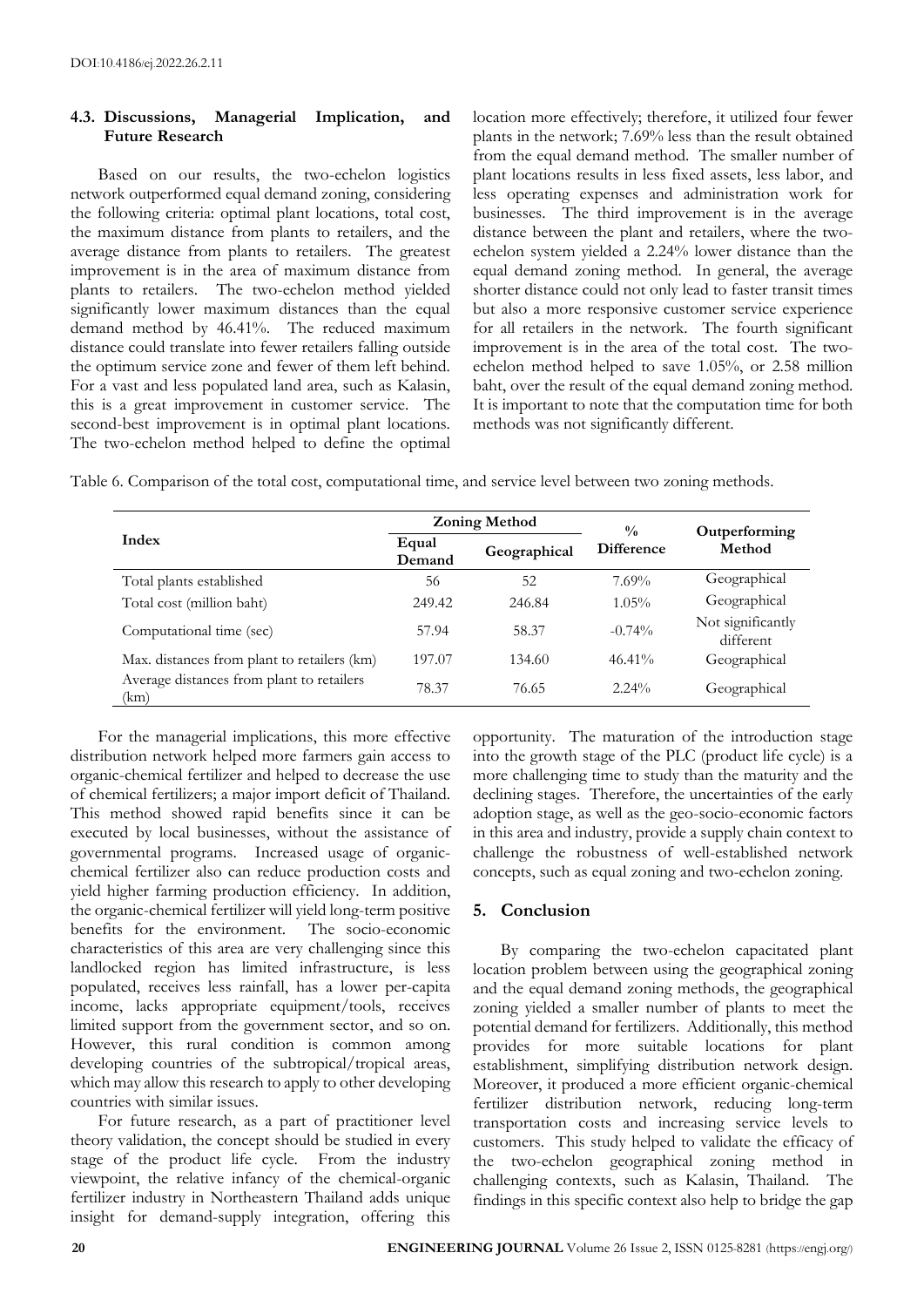between theory and practice. Practitioners facing similar problems should feel more confident adopting this technique to make positive and immediate improvements to their business, without waiting for the realization of long-term governmental infrastructure improvement projects.

## **References**

- [1] The Office of Agricultural Economics, "The volume and value of imports of chemical fertilizer years 2007 to 2012," 2012.
- [2] S. Savci, "An agricultural pollutant: Chemical fertilizer," *Int. J. Environ. Sci. Dev.*, vol. 3, no. 1, pp. 73–80, 2012.
- [3] Y. Z. Su, F. Wang, D. R. Suo, Z. H. Zhang, and M. W. Du, "Long-term effect of fertilizer and manure application on soil-carbon sequestration and soil fertility under the wheat-wheat-maize cropping system in northwest China," *Nutr. Cycl. Agroecosystems*, vol. 75, no. 1–3, pp. 285–295, Jul. 2006.
- [4] T. Nganchamung, M. G. Robson, and W. Siriwong, "Chemical fertilizer use and acute health effects among chili farmers in Ubon Ratchathani Province, Thailand," *J. Heal. Res.*, vol. 31, no. 6, pp. 427–435, 2017.
- [5] M. W. Toffel, "Enhancing the practical relevance of research," *Prod. Oper. Manag.*, vol. 25, no. 9, pp. 1493–1505, Sep. 2016.
- [6] M. S. Garver, "Threats to the validity of logistics and supply chain management research," *J. Bus. Logist.*, vol. 40, no. 1, pp. 30–43, Mar. 2019.
- [7] W. Zinn and T. J. Goldsby, "The role of academic research in supply chain practice: How much are we contributing?," *J. Bus. Logist.*, vol. 38, no. 4, pp. 236– 237, Dec. 2017.
- [8] S. Melkote and M. S. Daskin, "Capacitated facility location/network design problems," *Eur. J. Oper. Res.*, vol. 129, no. 3, pp. 481–495, 2001.
- [9] W. Ongcunaruk and P. Ongkunaruk, "A strategic warehouse decision: A case study for a Thai exporter in US," *Am. J. Sustain. Agric.*, vol. 8, no. 10, pp. 1–8, 2014.
- [10] S. Melkote and M. S. Daskin, "Capacitated facility location/network design problems," *Eur. J. Oper. Res.*, vol. 129, no. 3, pp. 481–495, Mar. 2001.
- [11] H. S. Hwang, "Design of supply-chain logistics system considering service level," *Comput. Ind. Eng.*, vol. 43, no. 1–2, pp. 283–297, Jul. 2002.
- [12] M. Chueprasert, P. Ongkunaruk, and W. Ongcunaruk, "The study of business process and decision support of raw milk blending for a collecting centre in Thailand," *Int. Food Res. J.*, vol. 23, no. 3, pp. 1233–1238, 2016.
- [13] P. Ongkunaruk and W. Ongcunaruk, "Coconut sap pickup problem with time windows: A case study," *Int. Food Res. J.*, vol. 22, no. 5, pp. 2088–2092, 2015.
- [14] A. Jareonkitpoolpol, P. Ongkunaruk, and G. K.

Janssens, "Determination of the optimal blending problem of organic-chemical fertilizer under uncertainty," *Soil Use Manag.*, vol. 34, no. 4, pp. 449– 460, Dec. 2018.

- [15] S. A. Alam, "Evaluation of the potential locations for logistics hub: A case study for a logistics company," KTH Royal Institute of Technology, 2013.
- [16] R. Suárez-Vega, D. R. Santos-Peñate, and P. Dorta-González, "Location models and GIS tools for retail site location," *Appl. Geogr.*, vol. 35, no. 1–2, pp. 12– 22, 2012.
- [17] N. Roig-Tierno, A. Baviera-Puig, J. Buitrago-Vera, and F. Mas-Verdu, "The retail site location decision process using GIS and the analytical hierarchy process," *Appl. Geogr.*, vol. 40, pp. 191–198, Jun. 2013.
- [18] J. C. García-Palomares, J. Gutiérrez, and M. Latorre, "Optimizing the location of stations in bike-sharing programs: A GIS approach," *Appl. Geogr.*, vol. 35, no. 1–2, pp. 235–246, 2012.
- [19] Y. S. Tsai, P. C. I. Ko, C. Y. Huang, and T. H. Wen, "Optimizing locations for the installation of automated external defibrillators (AEDs) in urban public streets through the use of spatial and temporal weighting schemes," *Appl. Geogr.*, vol. 35, no. 1–2, pp. 394–404, Nov. 2012.
- [20] N. Wan, "Pesticides exposure modeling based on GIS and remote sensing land use data," *Appl. Geogr.*, vol. 56, pp. 99–106, Jan. 2015.
- [21] J. Macqueen, "Some methods for classification and analysis of multivariate observations," in *In 5-th Berkeley Symposium on Mathematical Statistics and Probability*, Jan. 1967, pp. 281–297.
- [22] H. I. Shovon and M. Haque, "An approach of improving student's academic performance by using k-means clustering algorithm and decision tree," *Int. J. Adv. Comput. Sci. Appl.*, vol. 3, no. 8, May 2012.
- [23] H. Gomes, A. B. Ribeiro, and V. Lobo, "Location model for CCA-treated wood waste remediation units using GIS and clustering methods," *Environ. Model. Softw.*, vol. 22, no. 12, pp. 1788–1795, Dec. 2007.
- [24] P. Rujasiri and B. Chomtee, "Comparison of clustering techniques for cluster analysis," vol. 43, no. 2, pp. 378-388, Jun. 2009.
- [25] G. Guastaroba and M. G. Speranza, "A heuristic for BILP problems: The Single Source Capacitated Facility Location Problem," *Eur. J. Oper. Res.*, vol. 238, no. 2, pp. 438–450, Oct. 2014.
- [26] M. S. Daskin, L. V. Snyder, and R. T. Berger, "Facility location in supply chain design," in *Logistics Systems: Design and Optimization*. Springer US, 2005, pp. 39–65.
- [27] R. Sridharan, "The capacitated plant location problem," *Eur. J. Oper. Res.*, vol. 87, no. 2, pp. 203– 213, 1995.
- [28] The Bureau of Rice Research and Development. "Knowledge of Rice Growing about Fertilizers Using in Paddy Rice."